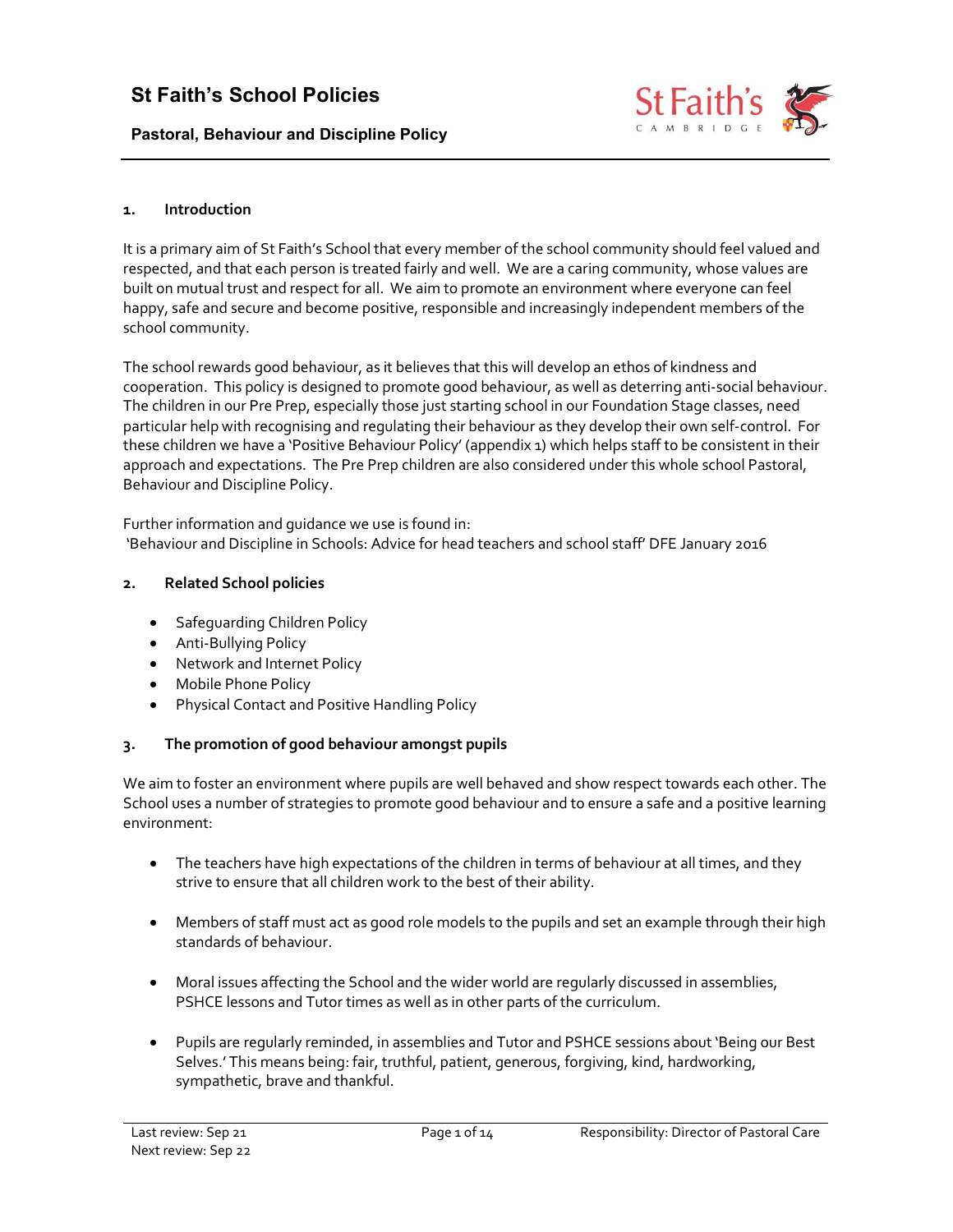- Pupils are taught the 3 Rs; Respect for myself, Respect for others and Responsibility for all my actions. These qualities form part of the 'Being our Best Selves' document.
- Pupils are regularly taught about the importance of respecting others and being tolerant of those whose beliefs differ from their own. Respect is regularly referred to in assemblies and curriculum lessons.
- Pupils in Year 8 act as Prefects, Buddies and Peer Mentors and they are encouraged to be fine role models to younger pupils.
- Pupils are taught about the importance of considering others who are less fortunate than themselves and they take part in fundraising events throughout the year, supporting local and national charities.
- Pupils have regular opportunities to put forward their views on school issues in PSHCE, Tutor time and by taking part in surveys. They can also consult with the Eco-Committee or School Council.
- Pupils are taught that having good Learning Habits means displaying: independence, ambition, curiosity, collaboration, listening, resilience, reflection and creativity.
- Children are expected to present themselves neatly and smartly in the uniform specified when they arrive at school in the morning and leave at the end of the day in a similar way.
- Pupils are expected to follow a system of basic rules that allows the school to run in a safe and successful manner.
- Only pupils who are on the 'Unaccompanied Journey' register are allowed to bring a mobile phone into school. Phones are dropped off in secure cabinets at the start of the day and returned to pupils as they leave the site. See the 'Mobile Phone Policy' for further information.
- The Network and Internet Policy contains rules which the pupils must adhere to. Pupils in Years 3-8 sign an agreement to use the network and internet appropriately and parents of Pre Prep pupils sign an agreement on their behalf. For further information, see the 'Network and Internet Policy.'
- The Policy Statement on 'Spiritual, Moral, Social and Cultural Development' contains further information on the ways in which the School promotes good behaviour amongst the pupils.

# 4. Rewards

Teachers congratulate children individually, in class settings or in assemblies

In the Pre Prep children can be awarded:

- $\triangleright$  various stickers
- $\triangleright$  'Star of the Week' certificates
- 'Being Our Best Selves' certificates
- $\triangleright$  'Privilege time' for being cooperative and working hard
- 'Class team tokens' leading to a 'team time reward'

Children in Years 3-8 can be awarded:

- $\triangleright$  Merit stickers or praise certificates by individual teachers or Tutors
- $\triangleright$  Subject Commendations for consistently high attainment grades
- $\triangleright$  House Praise cards for displaying excellent qualities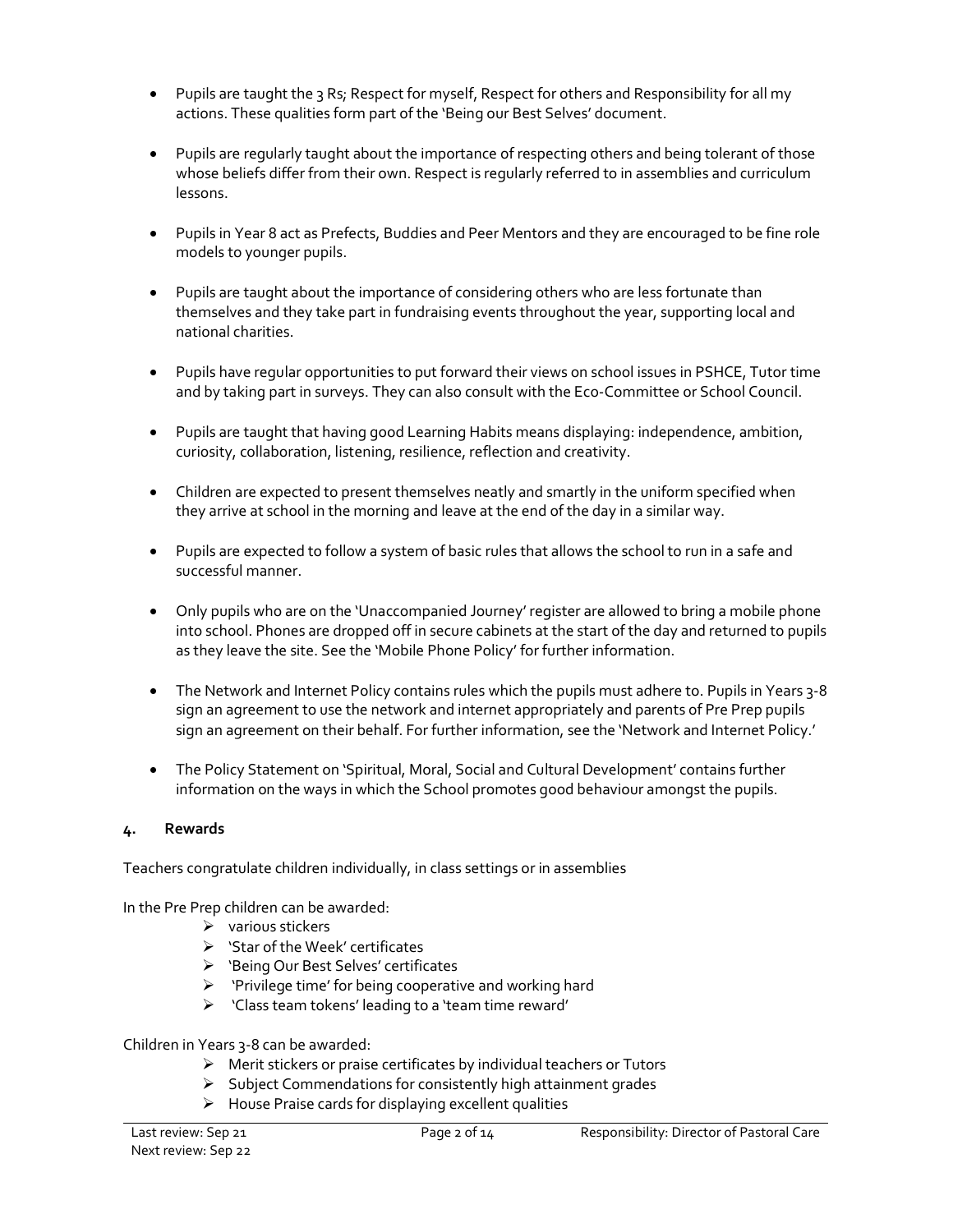- $\triangleright$  'Team up Tuesday' stickers for showing excellent friendship in Years 3 and 4
- $\triangleright$  Colours (Years 7 and 8 only) for outstanding achievements in a subject or being an excellent role model or ambassador
- $\triangleright$  Headmaster's Commendations for achieving consistently high Learning Habit grades
- $\triangleright$  Pastoral or academic ambassador awards for outstanding accomplishments
- $\triangleright$  Progress, achievement, year-specific subject prizes and special prizes on Speech Day
- $\triangleright$  Kindness certificates for outstanding acts of kindness which are witnessed by staff or other pupils. These are awarded each week by the Headmaster

A house point system is in place which reflects the successes of house teams and the Learning Habits displayed by pupils within their subjects.

## 5. Sanctions

The following interventions may be used according to each individual situation.

- It is recognised that adjustments to sanctions may be required for children with special educational needs. Any report of poor behaviour from a pupil with a recognised special educational need will be discussed with the Head of Learning Support and the Tutor/Head of Head of House. Such pupils may require a sanction or further intervention to support their behaviours.
- In the Pre Prep, from Year 1, children lose privilege time if their behaviour is disruptive or uncooperative.
- If pupils do not listen carefully to instructions or work diligently, they may be asked either to move to a place nearer the teacher, or to sit on their own.
- If they do not try their best in all activities, they may be asked to redo a task.
- Pupils may be warned that they are unlikely to take part in a particular activity unless their behaviour improves.
- Teaching staff in Years 3-8 can inform Tutors, Heads of House, the Deputy Head Academic and Director of Pastoral Care about concerns including; disruptive behaviour, rudeness and lack of punctuality or homework through the Behaviour Tracking System (BTS).
- Pupils who receive any form of negative BTS entry should be spoken to by their Tutor.
- In Years 3 to 8, pupils who receive multiple BTS pastoral entries in the space of a half term, may receive Time out in which they are excluded from a break time. Pupils can also receive Time out for one–off acts of poor behaviour. Time out takes place at break time in either the Director of Pastoral Care or Deputy Head's office and pupils spend time reflecting on their behaviour.
- Pupils who receive Time out on several occasions over the course of a half term receive an 'internal suspension', in which they may be excluded from sports matches or other school events and spend an afternoon with the Director of Pastoral Care or the Deputy Head. Alternatively, they might lose a series of breaks during a week. In such cases parents will be informed.
- Pupils who are consistently failing to hand in homework on time or complete sufficient homework may be invited to attend subject surgeries or receive Time out with one of the Heads of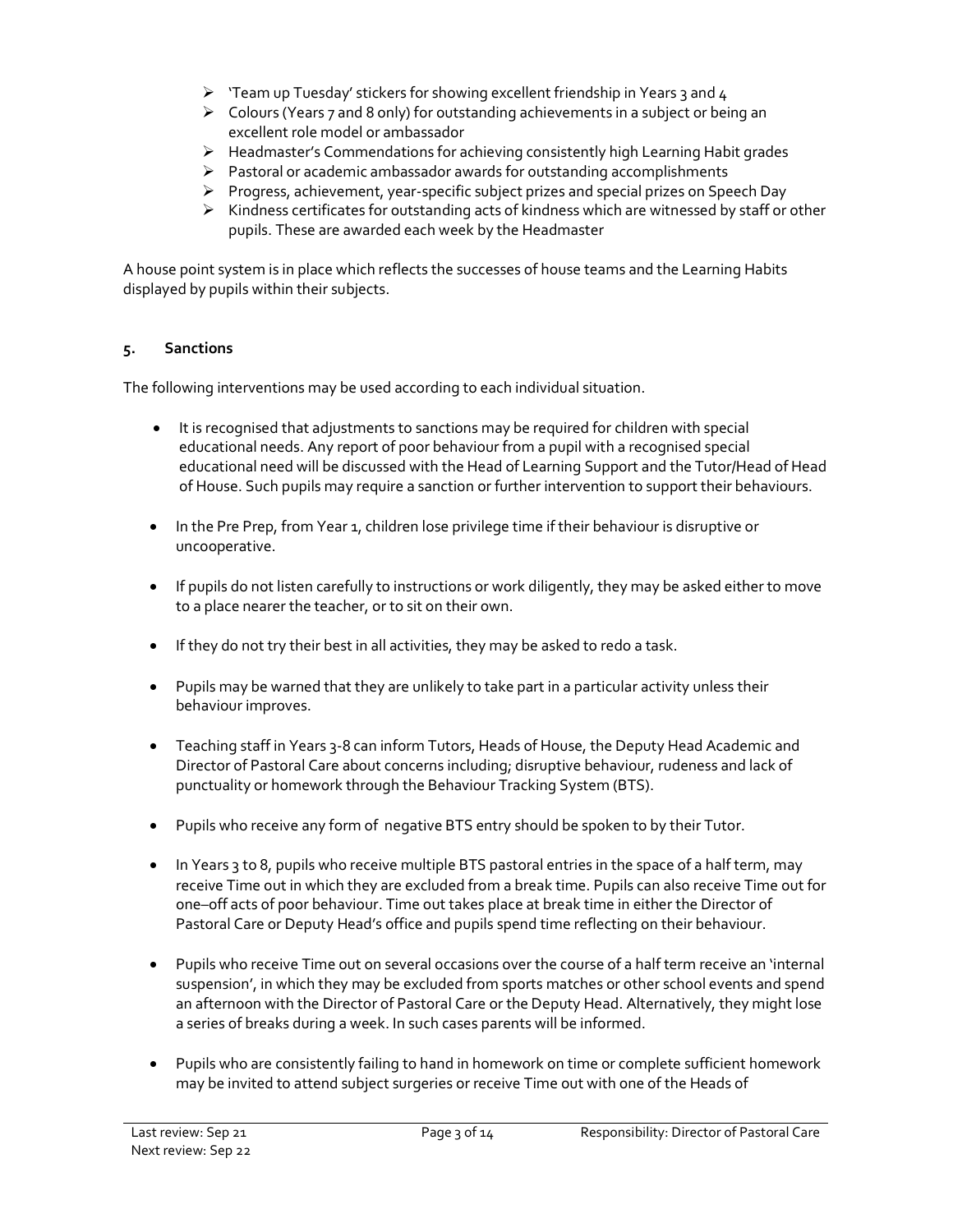Department or Deputy Head Academic. The child's Tutor will inform parents where there are concerns over homework.

A pupil may be put on a Daily Report or, for younger children, a sticker chart may be used to improve behaviour.

- If a child is disruptive in class, the teacher reminds him or her of their expectations. If a child misbehaves repeatedly, we may isolate the child within the classroom until s/he is in a position to work sensibly again with others. Pupils must not be sent out of a lesson to stand on their own outside a classroom.
- In cases where a child is so disruptive that the learning or safety of the rest of the class is seriously impaired, the child will be removed from a lesson by a senior member of staff or a senior member of staff may be present in the lesson.
- A pupil whose behaviour is, in the judgement of the Headmaster, likely to put the health and safety of other children at risk, or unacceptably to compromise their entitlement to learning may be required to leave the school either temporarily or permanently. The Headmaster will not ask any parent permanently to remove a pupil from the school without first having informed the Chair of the St Faith's Committee or her appointed deputy of that intention.
- Corporal punishment is illegal in schools and is never used or threatened at St Faith's. See the 'Physical Contact and Positive Handling Policy' for information on physical contact with pupils.
- For further information on sanctions, see appendix 1.

# 6. Accusations against staff and restraint

- Where a pupil makes an accusation against a member of staff and the accusation is shown to have been deliberately invented or malicious, the Headmaster will consider whether to take any disciplinary action.
- Where a parent makes an accusation against a member of staff and the accusation is shown to have been malicious, the Head will consider (in accordance with the School's terms & conditions) whether to require that parent to withdraw their child or children from the School on the basis that they have treated the School or a member of staff unreasonably. An allegation is malicious where there is sufficient evidence to disprove the allegation and there has been a deliberate attempt to deceive.
- For cases where restraint has to be used e.g. to prevent a pupil committing an offence, injuring himself/herself or destroying property, see the 'Physical Contact and Positive Handling Policy.' Staff should ensure that, in such instances, the Director of Pastoral care is informed immediately and a written report of the incident is made (within 24 hours of the incident) using 'MyConcern'. A record of physical handling incidents is kept in the SMT folder.

# 7. Support systems for pupils

 If pupils have anxieties or worries, they are encouraged to talk promptly to any member of staff with whom they feel comfortable, often this will be their Tutor, Head of House, the Director of Pastoral Care or the nurses in the Health Centre. In assemblies and Tutor times, pupils are regularly reminded about talking to staff. On the VLE (Virtual Learning Environment) there is an 'I need to talk' button. Pupils who do not feel confident speaking to staff directly, can make a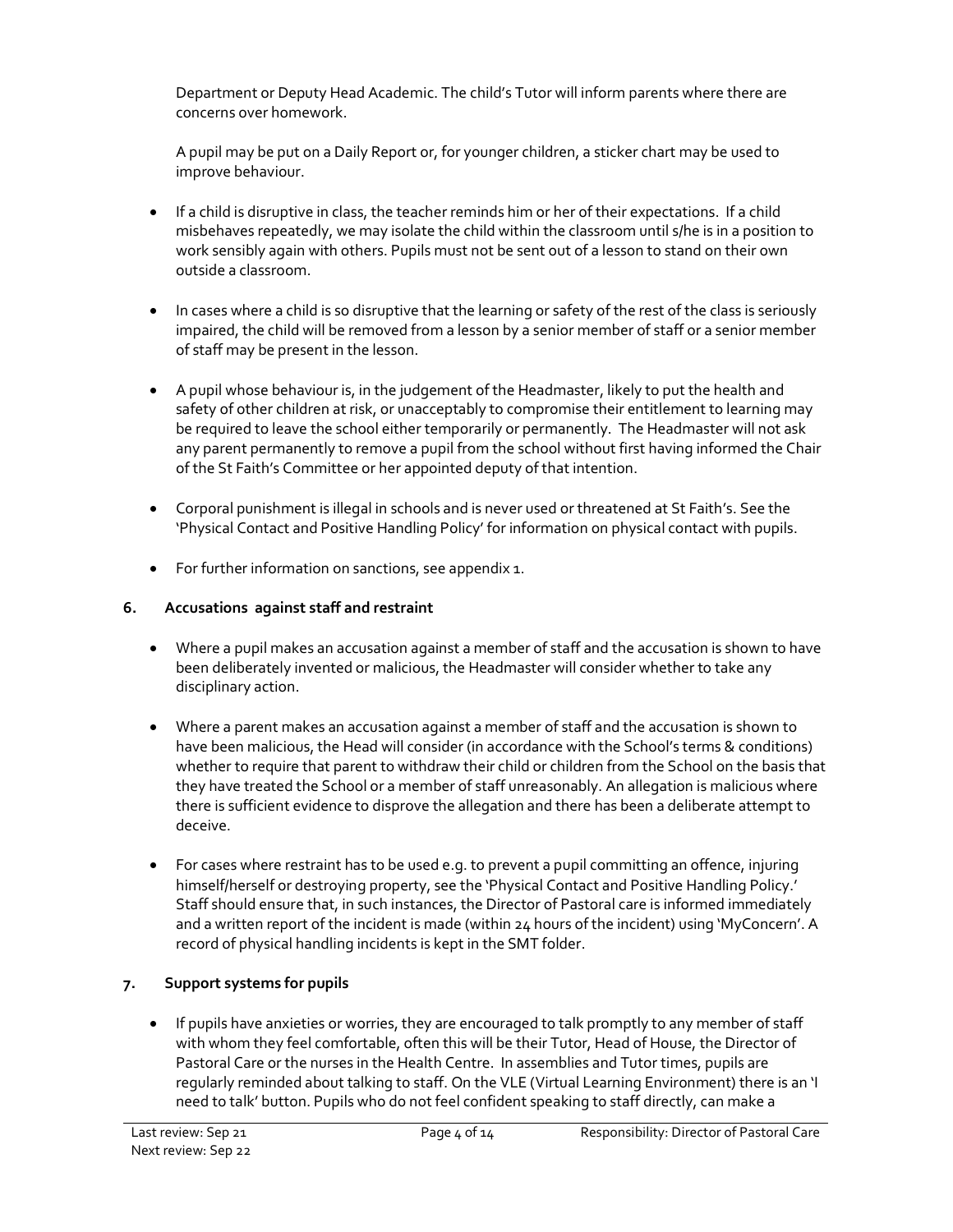request to speak to a particular member of staff on-line. The message is sent to Heads of House and the Director of Pastoral Care who pass the request on to the relevant member of staff. There are also two 'I need to talk' boxes where pupils can leave a message, requesting to talk to a member of staff.

- The pupils have opportunities to raise concerns through the twice yearly bullying surveys. Pupils in Years 3-6 may choose to speak to their Year 8 buddies.
- The School's Independent Listener attends St Faith's on Tuesday and Thursday mornings. She supports, advises and reassures pupils across the school. They may be struggling with issues including bereavement, parental divorce or separation, friendships, anxiety and low self-esteem. The Independent Listener sees pupils for 30-minute sessions on a weekly basis.
- Year 7 or 8 pupils are sometimes asked to act as Peer Mentors or Play Buddies to younger pupils who may be experiencing a difficult time. Their role includes keeping a close eye on the other pupil/s at breaks and giving as much support as possible.
- External support services can provide school with additional help in identifying, assessing and making provision for pupils with significant emotional needs when necessary. In consultation with parents or carers and, when appropriate, the Learning Support Department and Heath Centre team, advice and professional support can be sought from the School Paediatrician, Clinical Psychology, Speech Therapy, Occupational Therapy or the Cambridge CAMHS team through an Early Help Assessment (EHA). Pupils who suffer the bereavement of a close family member or friend may be referred to Stars counselling service which is based in Cambridge.

# 8. Information sharing amongst staff

- Teachers in Years 3-8 attend WICM (Weekly individual Concerns Meeting). The meeting is run by the Deputy Head Academic and Director of Pastoral Care. Pastoral or academic concerns of pupils in Years 3-8 are raised, and following the meeting, a register is distributed to staff. The Year 3-8 register alerts staff to pupils who may be struggling academically or socially or dealing with a difficult situation in their lives. Pupils are placed on the register at Levels 1, 2 or 3. Pupils at Level 1 are under the care of the Tutor, Level 2 under the care of the Head of House or Head of Department and at Level 3 pupils are monitored closely by the Deputy Head Academic, Director of Pastoral Care or Deputy Head. This system enables concerns to be picked up at an early stage and ensures that appropriate monitoring, intervention or support can be provided.
- In Pre Prep an individual Concerns Register is maintained and contributed to by class teachers, the Head of Pre Prep and the Learning Support staff. There are termly class reviews with discussions about the children.
- The Director of Pastoral Care line-manages the Health Centre team and there is a close liaison between the Health Centre staff, pastoral teams and the Learning Support Department.
- A PASS survey, organised annually by the Director of Communications, helps to raise awareness of pupil wellbeing. It highlights emotionally vulnerable pupils. Following each survey, a meeting takes place between the Deputy Head Academic, Director of Pastoral Care, Director of Communications and the Head of Learning Support to look at the data and investigate pupils who may be in need of further support.
- The Behaviour Tracking System (BTS) enables teaching staff to inform a pupil's Tutor and Head of House about academic or pastoral matters, both positive and negative. The system is very easy for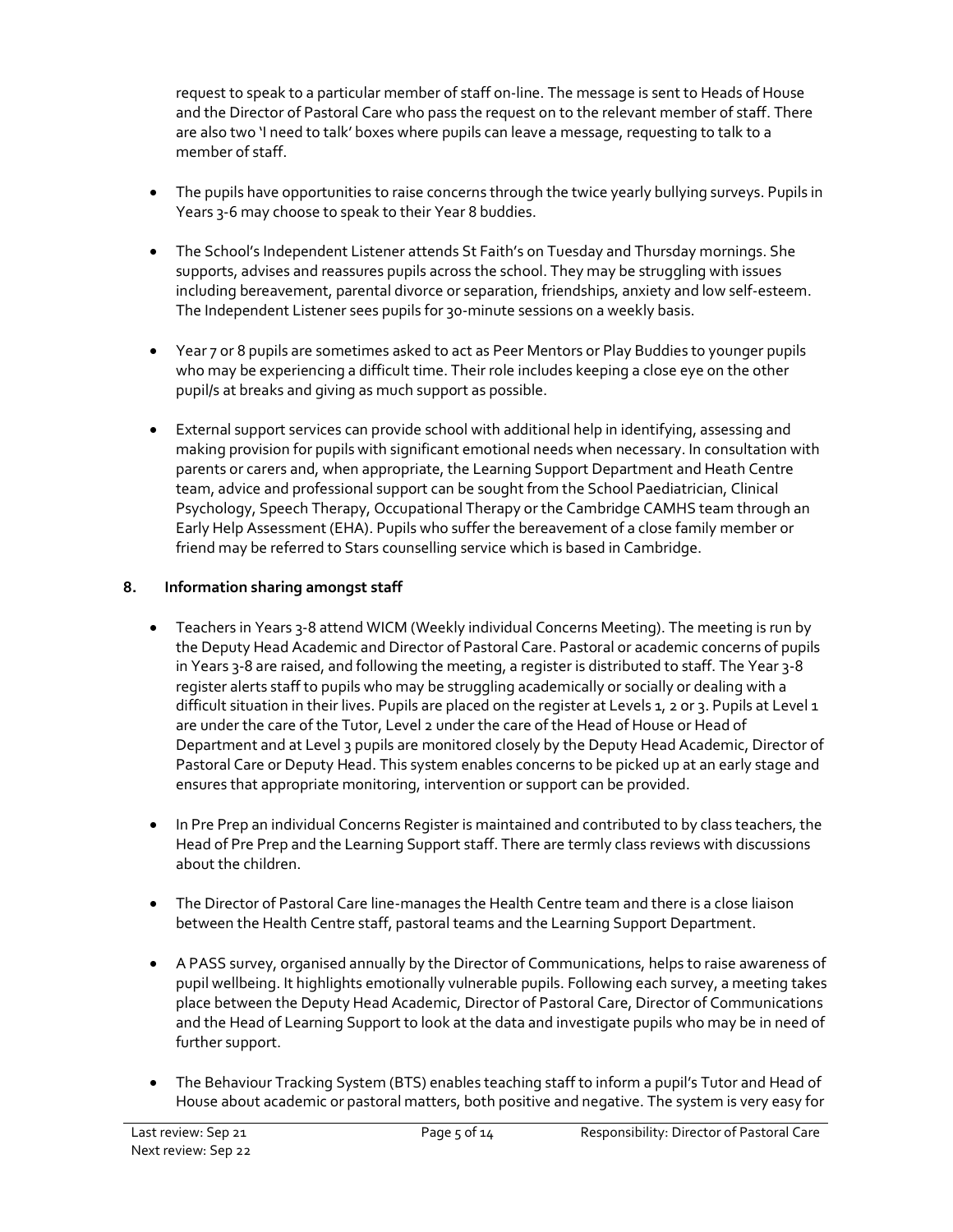staff to use and important information can be passed on quickly. Poor or disruptive behaviour, rudeness, lack of punctuality or homework are highlighted, alongside positive traits such as kindness, thoughtfulness and politeness. The Director of Pastoral Care and Deputy Head Academic are informed when pupils receive multiple negative entries and Time out may ensue. Pupils who receive several positive tracks will receive a House Praise Card.

 The electronic pupil profile is used to record all incidents involving the pupils, meetings and correspondence with parents. This important document provides a record of a pupil's career at St Faith's and is available to teaching staff. It is the Tutor's responsibility to ensure that records are up to date. Pupil records are monitored termly by the Head of Pre Prep and Heads of House. Records of serious misbehaviour are kept by Senior Management in a separate folder.

# 9. Managing pupils' transition

- Tutors ensure that tutees who are new to the school are looked after by peers whilst they are settling in. Tutors make contact with the parents of a new pupil at the start of the term in which they join to ensure that there are no concerns. The Headmaster and Director of Pastoral Care meet for lunch with new pupils from years 4 to 8 soon after they have joined, to chat through their transition.
- An 'Introduction to the School Year' talk is provided for all parents at the beginning of the academic year. Parents receive pastoral and academic information specific to their child's year group.
- In the Summer Term, 'Move Up' morning provides an opportunity for existing pupils and pupils new to the school in September, to meet with their new Tutors and Tutor group. During 'House handover week' in the Summer Term, meetings take place between Tutors, Heads of House, the Head of Pre Prep and Director of Pastoral Care to discuss the transfer of pupils to the next year group.
- During each Summer Term, the Director of Pastoral Care and Heads of House meet with pastoral staff from senior schools to pass on information about pupils who are leaving. The pupils also meet with staff from their new school to discuss the move in September.

# 10. Working with parents

- We feel that it is vital for the staff to work in partnership with parents so that children receive consistent messages about how to behave at home and at school. At the 'Introduction to the School Year' talks in September, staff speak to parents of pupils in Years 3-8 about the importance of the partnership between home and school.
- We expect parents to support their child's learning and to co-operate with the school. We try to build a supportive dialogue between home and the school. In the 'Parents' Handbook', parents are asked to contact their child's Tutor as soon as possible if there is a concern. The School will be in touch if we are worried about a child's welfare or behaviour. Parents are reminded that they can always speak to staff in person, on the phone or contact via e-mail to arrange a meeting time with members of the pastoral team. Pupil Planners can also be used to convey messages to and from school.
- A monthly 'Pastoral Spotlight' appears in the Headmaster's weekly newsletter, which focuses on key pastoral issues. Articles cover a wide range of themes such as positive playtimes, dining room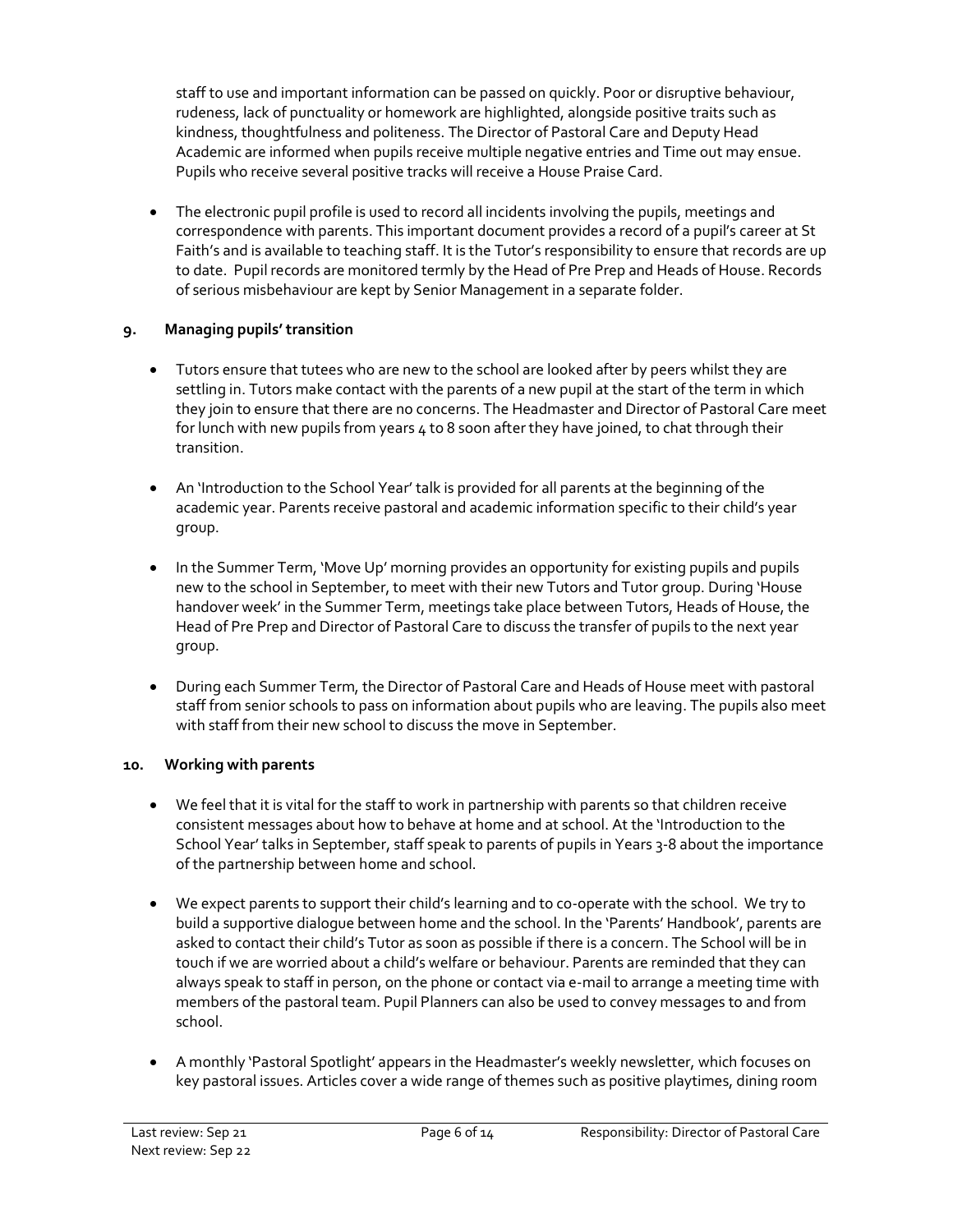manners, settling into school, firework safety and the science of happy children. For information on the twice –termly e-safety bulletin, see the 'Anti-Bullying Policy' Appendix 1.

 If the school has to use reasonable sanctions to reform a child's behaviour, parents should support the actions of the school. If parents have any concern about the way that their child has been treated, they should contact their child's Tutor, Head of House, Head of Pre Prep, the Director of Pastoral Care, Deputy Head or the Headmaster.

## 11. Supporting vulnerable pupils and pupils with special educational needs or disabilities

- The school recognises its legal duties under the Equality Act 2010, including issues related to pupils with special educational needs and disabilities. The pastoral staff work closely with the Learning Support Department in supporting pupils and parents of pupils with special educational needs or disabilities. The school is fully aware of its duty to make reasonable adjustments for the behaviour of these pupils. Care plans may be drawn up to provide additional support to individual pupils and their teachers and there is close contact between staff and parents in these instances. The Head of Learning Support is in regular contact with outside agencies which support pupils and recommendations are fed back to staff.
- The school recognises its responsibility to be vigilant with regard to the identification of sexually problematic or abusive behaviours and to respond sensitively and appropriately to children displaying such behaviours.
- The school does not tolerate bullying of any kind. If we discover that an act of bullying or intimidation has taken place, we act immediately to stop any further occurrences of such behaviour. While it is very difficult to eradicate bullying, we do everything in our power to ensure that all children attend school free from fear. For further information on bullying see the Anti-Bullying Policy. The school's Anti-Bullying policy is available on the school website and VLE.

### C HYDE-DUNN Headmaster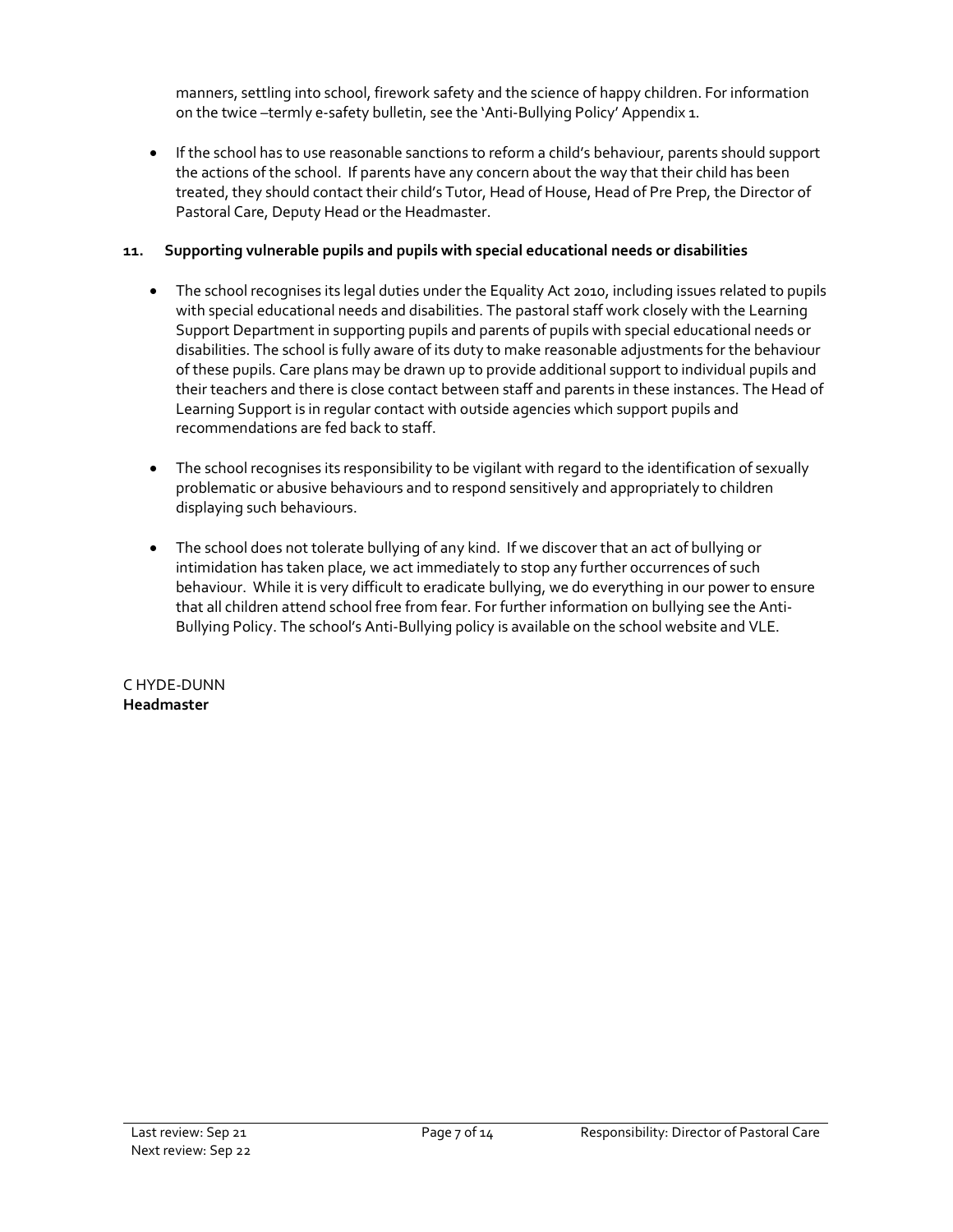| Dealing with unacceptable behaviour in Years 3-8                                                                                                                           |
|----------------------------------------------------------------------------------------------------------------------------------------------------------------------------|
| The procedure may start later than STEP 1 depending on the seriousness of the misbehaviour.                                                                                |
| Variation to the progress of the STEP procedures may become necessary because of the particular<br>$\bullet$<br>demands of a situation or the particular needs of a child. |
| <b>STEP 1 - Teacher Action</b>                                                                                                                                             |
| Individual misdemeanour by pupil                                                                                                                                           |
| Teacher to speak to pupil about concern and expectations                                                                                                                   |
| Inform Tutor and HoH of concern through the Behaviour Tracking System                                                                                                      |
| If behaviour persists (i.e. a pattern) or if significantly serious, proceed to                                                                                             |
|                                                                                                                                                                            |
| <b>STEP 2 - Tutor Action</b>                                                                                                                                               |
| Pattern of behaviour/serious misdemeanour                                                                                                                                  |
| Further concerns flagged up on Behaviour Tracking System                                                                                                                   |
| 1stor 2 <sup>nd</sup> Time Out awarded in space of a half term                                                                                                             |
| Discussion with pupil and communication with parents                                                                                                                       |
| Pupil to be raised at WICM                                                                                                                                                 |
| Pupil to be put onto ICR (level 1)                                                                                                                                         |
| All incidents recorded in pupil profile                                                                                                                                    |
| If behaviour persists (i.e. a pattern) or if significantly serious, proceed to                                                                                             |
| STEP 3 - HoH Action                                                                                                                                                        |
| Behaviour or situation unresolved                                                                                                                                          |
| Further concerns flagged up on Behaviour Tracking System                                                                                                                   |
| Further Time Out awarded                                                                                                                                                   |
| Discussion with pupil & communication with parents                                                                                                                         |
| Daily report to be introduced                                                                                                                                              |
| Pupil to be raised at WICM                                                                                                                                                 |
| Pupil to be put onto ICR (level 2)                                                                                                                                         |
| Monitoring & tracking                                                                                                                                                      |
| All incidents recorded in pupil profile                                                                                                                                    |
| If behaviour persists (i.e. a pattern) or if significantly serious, proceed to                                                                                             |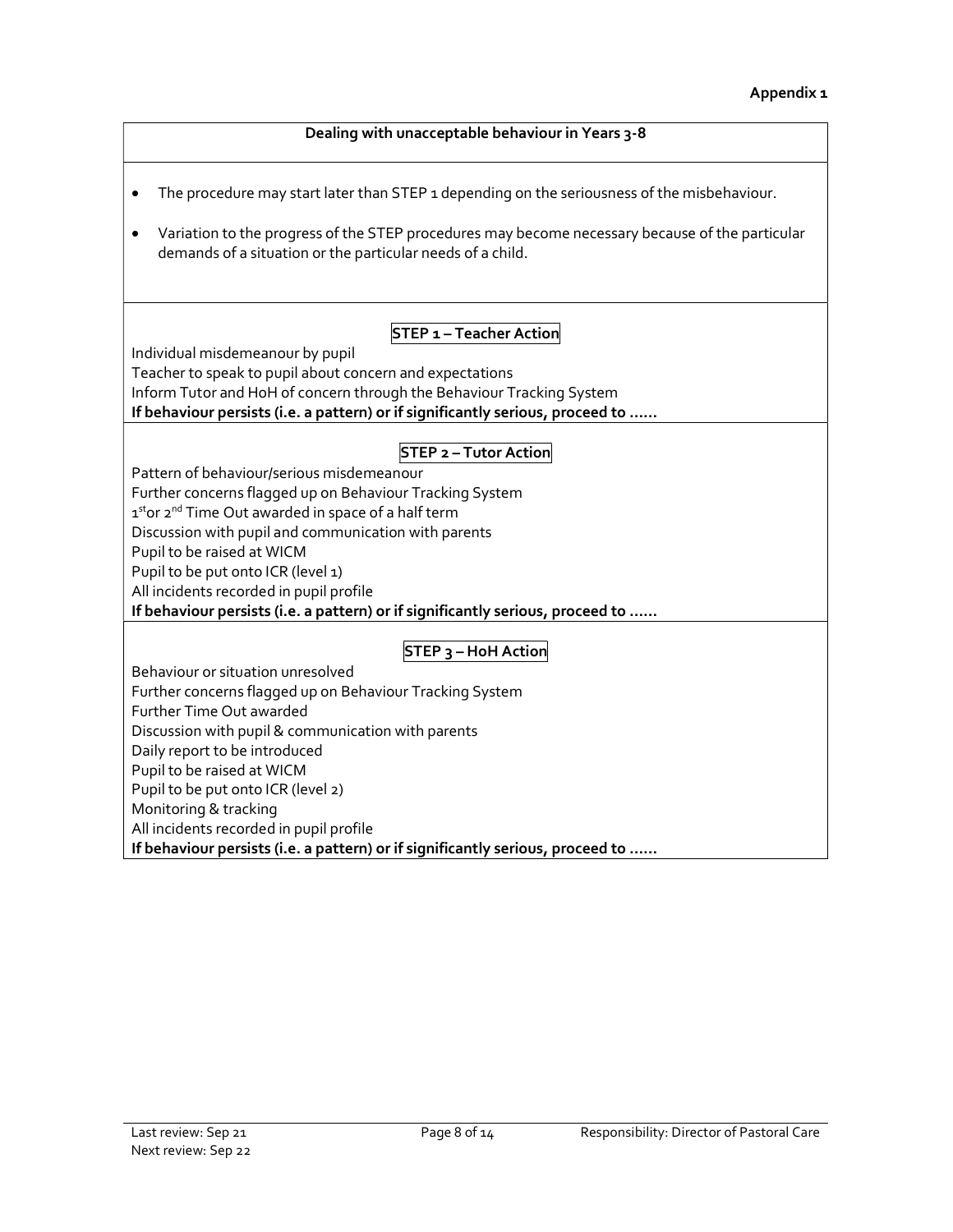## **STEP 4 – Director of Pastoral Care Action**

Behaviour or situation unresolved

Further concerns flagged up on Behaviour Tracking System

Internal suspension to be implemented and possible removal from school events

Discussion with pupil & meeting to be arranged between parents, DoPC and HoH if appropriate.

Pupil to be put onto ICR (level 3)

All incidents recorded in pupil profile

Headmaster and Deputy Head to be informed of concerns

Potential outside agency assistance (in consultation with Learning Support Dept.) – Tutor/HoH to be informed of actions

If behaviour persists (i.e. a pattern) or if significantly serious, proceed to ……

## **STEP 5 - Headmaster Action**

Meeting to be arranged between parents, DoPC and Headmaster All incidents recorded in pupil profile Headmaster to meet with pupil Headmaster's behaviour report to be introduced Possible exclusion followed by probation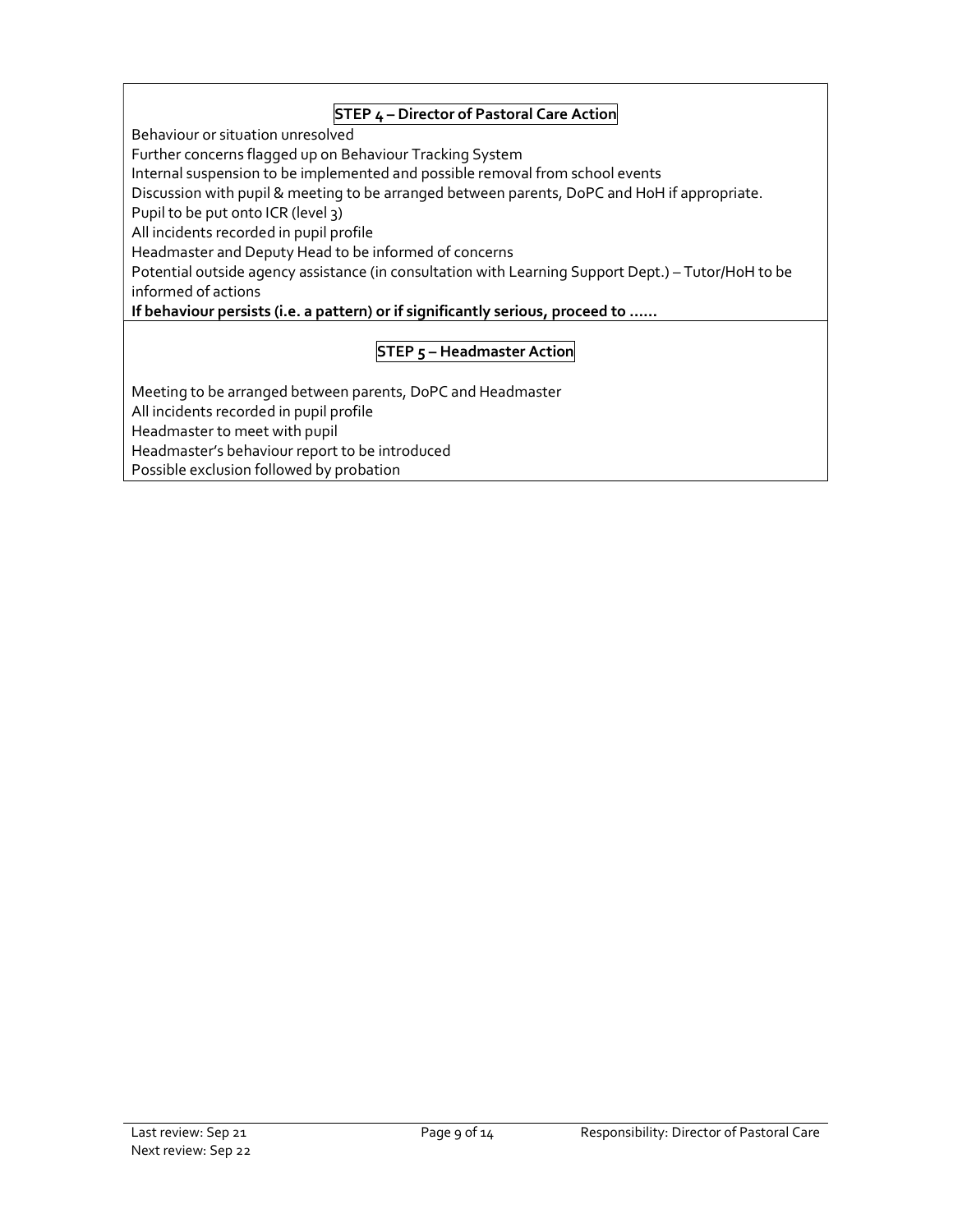

# St Faith's School Policies



#### Positive Behaviour Policy for the Pre Prep including the Early Years Foundation (incorporating Anti-Bullying Policy)

#### 1. Aims.

- > To foster children's self-esteem;
- $\triangleright$  To encourage children to respect the needs, feelings and dignity of themselves and others;
- $\triangleright$  To provide a caring environment in which everyone feels valued;
- $\triangleright$  To give the opportunity for children to ask questions and state their needs freely and without embarrassment;
- $\triangleright$  To encourage children to look after and respect their bodies;
- $\triangleright$  To help children towards establishing and maintaining caring relationships with their peers;
- $\triangleright$  To value a child's previous experiences and to strive for positive relationships between home and school.

#### 2. Behaviour Management.

a. Staff implement the policy of enhancing individual self-esteem by encouraging pupils to respect themselves and others, and to be aware that they have rights and so do others. Within this they are encouraged to work co-operatively; to listen to others; to explain their needs and to talk about the needs of others; to share time, space and resources; to evaluate their own work and to praise the work of others. Children are encouraged to be autonomous and to take responsibility.

b. Staff recognise that children have different home experiences which they bring into school; that children will be at different developmental levels; that a child may feel confused and react negatively in some situations; that all children need to feel valued; that for a child to become autonomous it takes time for values to be learnt and internalised.

- c. To ensure that all children feel secure, confident and trust the staff we will:
	- Provide good adult role models;
	- Be consistent in approach throughout all activities;
	- Work to ensure good relationships between home and school;
	- Work together to share expectations of children's behaviour;
	- Seek advice from other agencies should the need arise.

d. In particular the staff share a common approach to ensure consistency throughout the setting; to be seen to be fair; and to ensure trust. To this end they;

- Use the positive in all interactions with children e.g. 'Can you walk safely?' rather than 'Don't run";
- Find out the reason for certain behaviour e.g. 'Can you tell me why you wanted to hit James?' rather than ' Don't hit James';
- Explain emotions e.g. 'Charlotte felt sad when you hit her' rather than 'Don't hit Charlotte';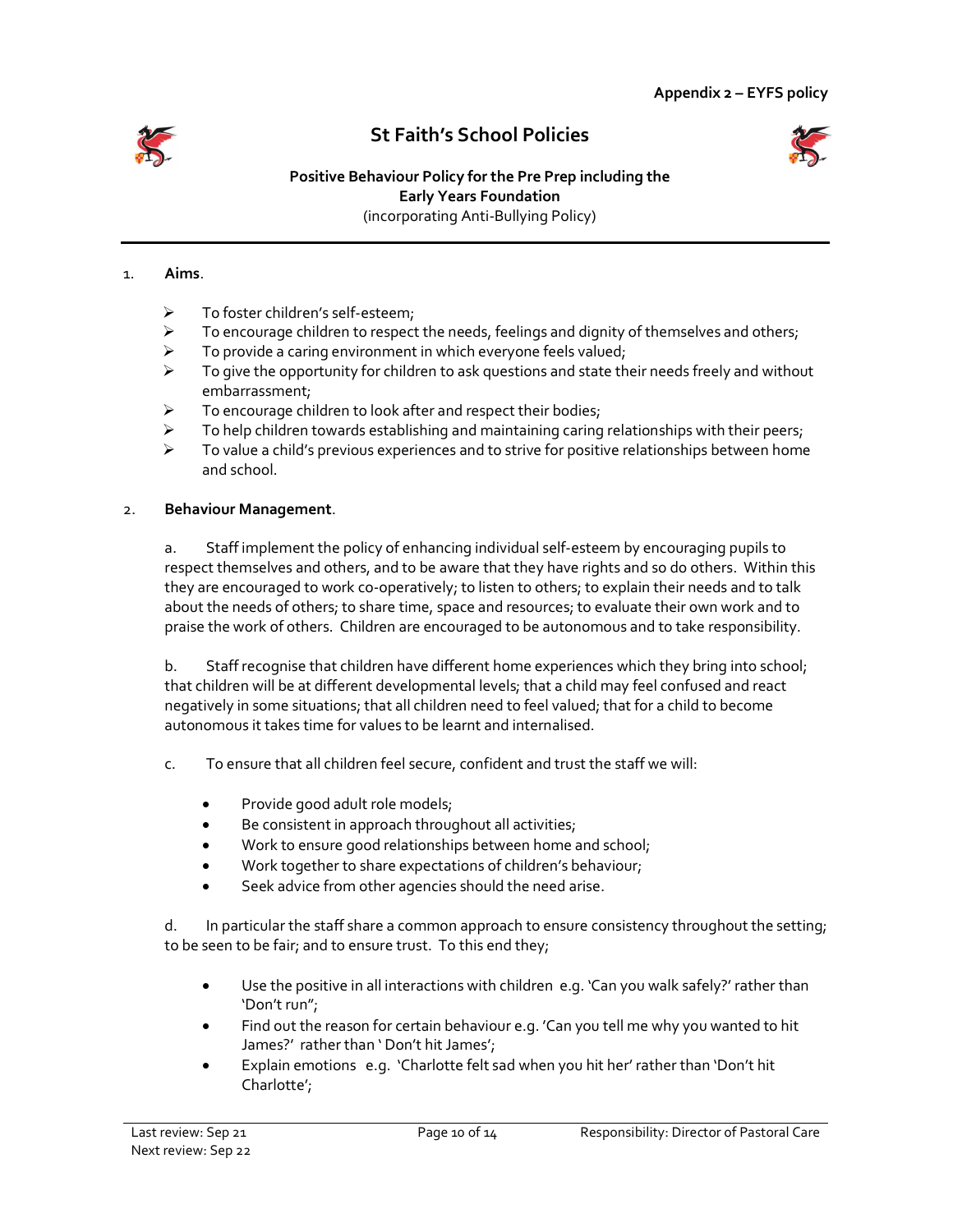- Explain the reason for doing things e.g. ' If you run up the slide you might bump into someone coming down';
- Always refer to the behaviour rather than labelling the child. E.g. ' Your friend is upset when you ….' rather than 'You are unkind'
- Move quietly to interact with children rather than call across the room, deck or playground to intervene;
- Display the 'Being Our Best Selves' code in the classroom:

and always explain these in a context the child can understand.

- e. Where situations develop that require more adult support staff will:
	- Explain the situations and reasoning to a child again;
	- If this does not succeed in diverting behaviour explain to the child that if the behaviour persists the child will have to choose to work with another activity (if this is an independent activity) or will have to spend a short period of time sitting away from an activity until s/he is ready to work/play appropriately;
	- Where physical hurt has been given staff will explain what a child feels and ask the other child how we can put it right. Encourage children to acknowledge what they have done and apologise for it.
	- In other circumstances it is appropriate for the action to be redeemed e.g. if items are deliberately thrown on the floor then they should be picked up again, with adult support and with other children being encouraged to help;
	- Remain aware that it may take time for understanding of expectations to develop.

f. Staff will follow through a situation with a child themselves rather than delegate it to someone else, unless rota duties make this impossible, or staff feel that the child needs time out.

g. Staff will inform each other when they have had to intervene, depending on the urgency of the situation, through:

- Discussion with staff at regular staff meetings;
- **•** Discussion with staff before school, at lunch-time or after school;
- Immediate contact with a senior member of staff;
- The teacher may wish to discuss the situation with the parents/carers of any of the children involved.
- h. Where an incident is of particular concern or persists:
	- Relevant staff will hold a meeting as soon as possible to discuss strategies for a common approach and positive handling, to be recorded on an Individual Child Plan. Strategies may vary according to the needs of the children concerned but generally are focussed on a no-blame approach.
	- The child's teacher or the Head of Pre Prep will contact the child's parents/carers to discuss the situation.
	- Observation may be used to monitor the situation.
	- Incidents that occur during outside playtimes will be recorded in the playground incident file located in the cupboard in the entrance hall.
	- Support may be sought from other agencies.
	- Incidents will be recorded in the child's pupil profile.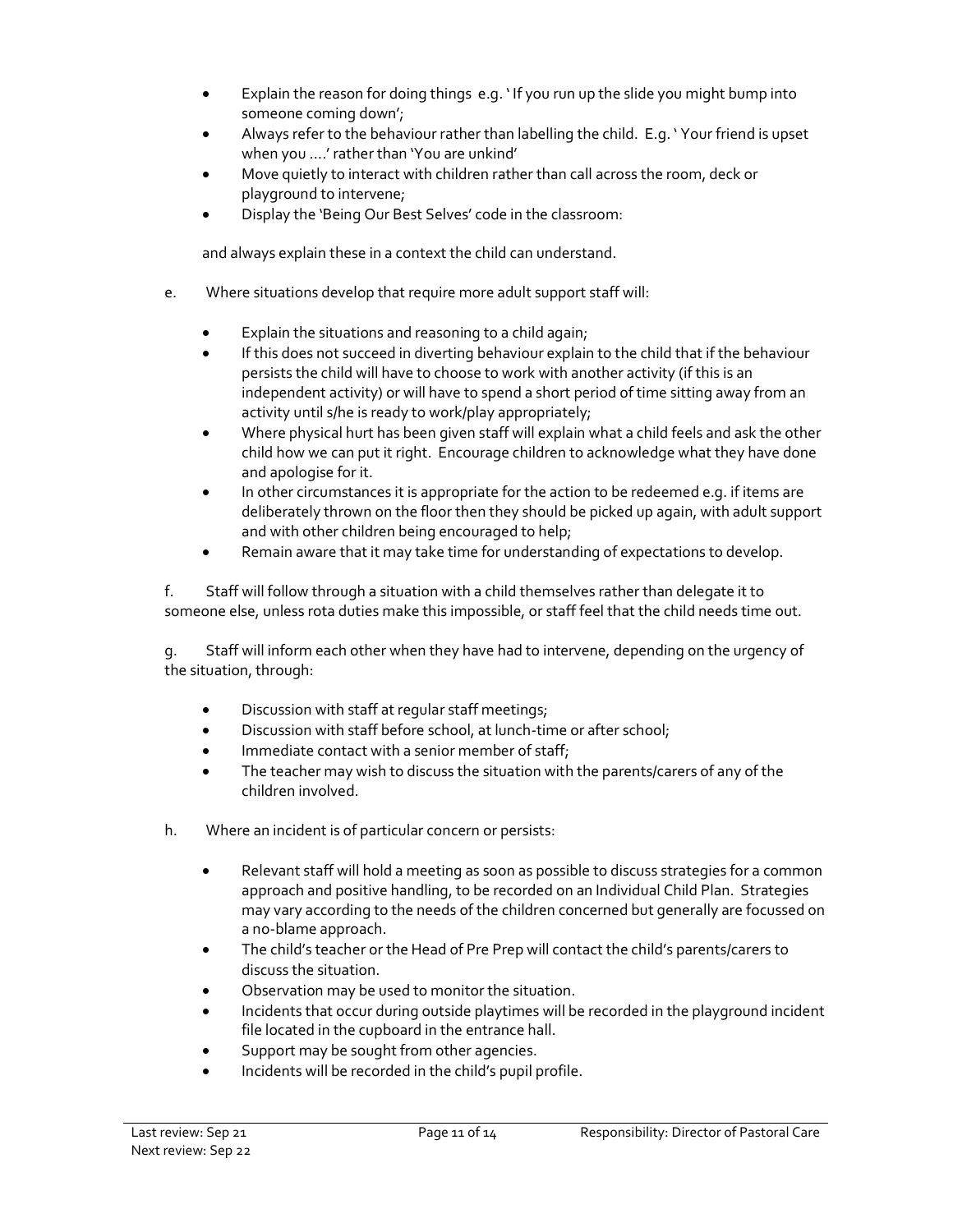i. At all times a pupil's behaviour will be considered in the context of a structured and relevant curriculum. (However, family circumstances may cause changes in behaviour and staff will consider these in light of any unexpected behaviours). Any information from home that can be shared will be used to support understanding.

j. At times it may be considered appropriate to introduce some whole group activities as a strategy to support or help a situation. For instance a story book like 'Friends' or 'No worries' might be used at a story session to act as a focus for discussion. Persona dolls might be used to explore a problem. Circle time games might encourage children to understand their feelings and behaviours, or the needs of others better.

## 3. Anti-Bullying Policy.

a. Foundation Stage staff recognise that in a school situation bullying may occur. Bullying is defined as a persistent, deliberate attempt to hurt or humiliate someone. It may take different forms (e.g. psychological, physical, racist etc.) but it is;

- Deliberately hurtful;
- Repeated over time;
- There is an imbalance of power which makes it hard for those being bullied to defend themselves.

b. The school aims to develop a positive and caring ethos in which all members of the community feel safe and valued. The approach to positive behaviour is implemented sensitively drawing on the staff's own knowledge of child development and of each child's previous experiences. Should the strategies set in place not resolve concerns and if the question of bullying is raised the following procedures are set in place.

- The concern or complaint about bullying is acknowledged.
- All staff are made aware of the concern and the nature of any complaint.
- Reports of bullying, whether made by the pupil, staff or parent are logged (together with the date, time, location and nature of the incident); the date when parents/carers were informed and the follow-up that took place. This will be recorded in the child's pupil profile.
- Strategies to deal with the incident are set up.
- Strategies are developed in relation to the needs of each situation. They generally reflect a 'no blame' approach; are relevant to the age and understanding of the pupils; are made in consultation with all parties concerned where appropriate.
- A date is set to review the situation.
- At the review meeting further strategies are set up if appropriate.
- Contact between home and the school remains open and accessible.

c. It is anticipated that these strategies will resolve any situations. If this is not the case those concerned (parents, staff or pupils) should be encouraged to talk further with the Head of Pre Prep.